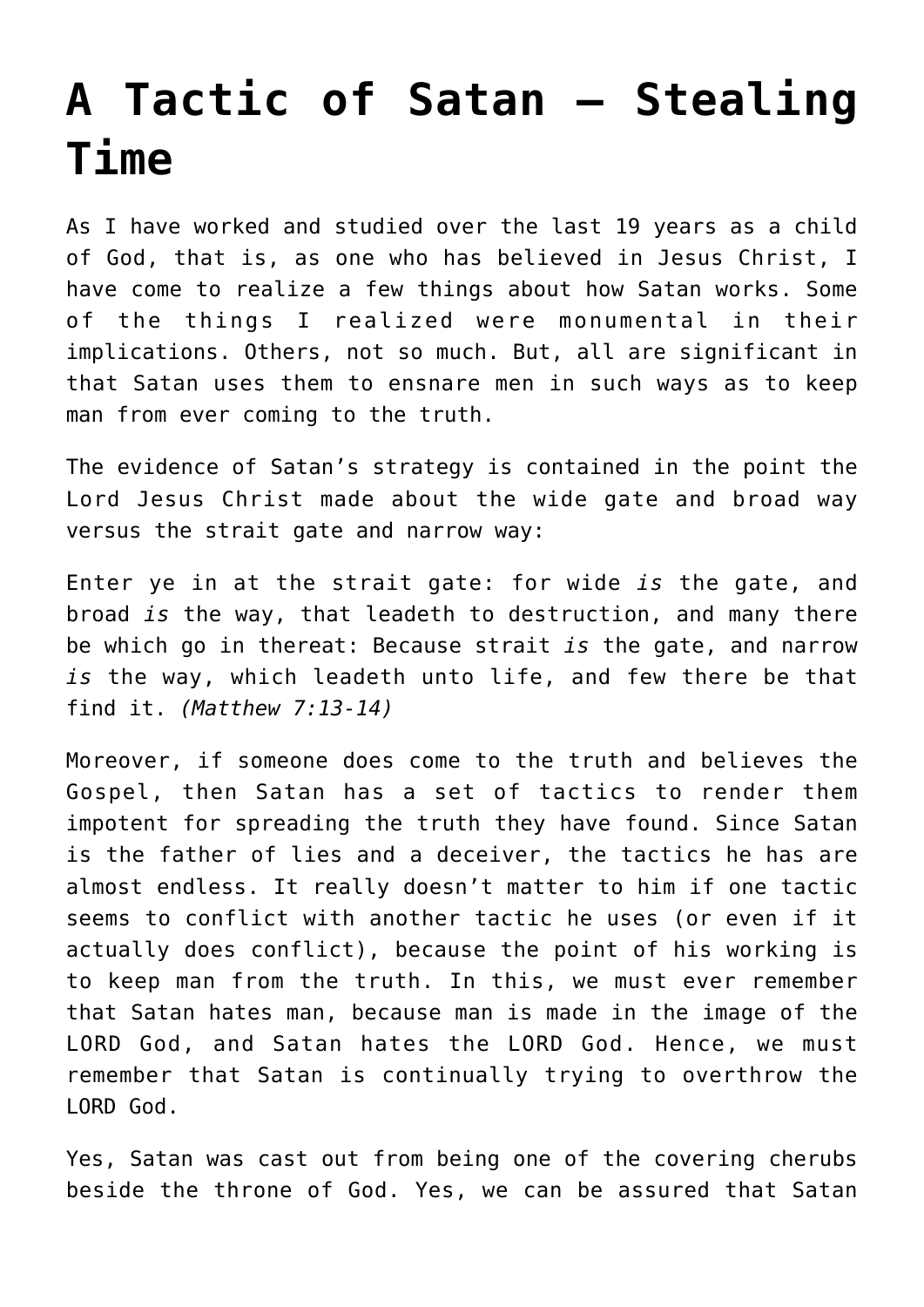knows he cannot overthrow the LORD by force:

And the seventy returned again with joy, saying, **Lord, even the devils are subject unto us through thy name.** And he said unto them, **I beheld Satan as lightning fall from heaven**. *(Luke 10:17-18)*

However, if he can prove the LORD God unrighteous…

Thus, he tries that very strategy — to prove the LORD God unrighteous. All he has to do is succeed once, and he has won. Nevertheless, we can rest assured: He won't win. He can't, because he cannot really understand what it means to be omniscient and to love equity. The LORD God LOVES equity and is omniscient. Hence, the LORD God is, and will remain righteous. ((Loving equity is loving righteousness, as righteousness is defined in Scripture as being *'equal in all your ways.'* For an understanding of that, you are encouraged to read [Appendix A: Righteousness](http://www.reproachofmen.org/doctrines/scriptural-case-abortion/appendix-righteousness/), which discusses righteousness and what it is by the definition of Scripture.))

Nevertheless, Satan works to win. His greatest effort is on this earth, among men. At once and the same time, Satan wants man to worship him (being narcissistic he really wants man to worship him), but he hates man and wants to utterly destroy him because man is made in the image of God. These are two entirely contradictory goals.

As an aside, did you ever notice that tyrants and dictators behave exactly the same way as Satan? They to want the worship of those under them, but they also destroy those under them in a totally arbitrary fashion. In a tyranny and dictatorship, no one is safe. Someone may be the favorite of the tyrant one day, and be killed the next for little to no reason.

So it is with Satan.

Nevertheless, Satan obviously believes that the more men he can get to "turn away" from the truth, the stronger his case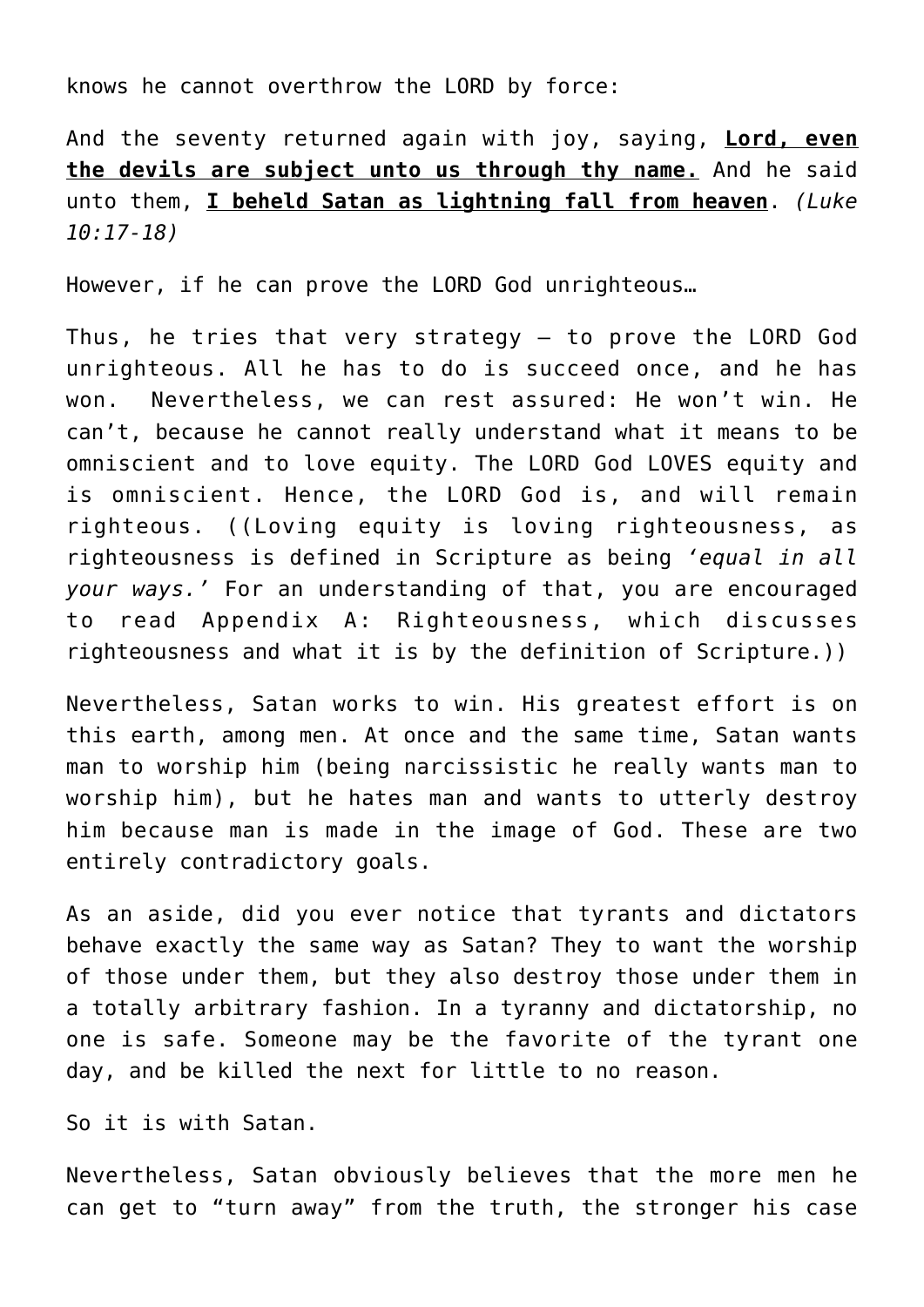against the LORD. Hence, he has several tactics that he uses in his strategy against the LORD. All are directed at man:

*1. False religion 2. Focus on knowledge 3. Focus on self*

- *4. Focus on a "significant other"*
- *5. Focus on things*
- *6. Stealing time*

Now, we should understand that all the above fall under the auspices of the three things set forth in I John, chapter 2:

Love not the world, neither the things *that are* in the world. If any man love the world, the love of the Father is not in him. **For all that** *is* **in the world, the lust of the flesh, and the lust of the eyes, and the pride of life,** is not of the Father, but is of the world. *(I John 2:15-16)*

And Satan, by right of conquest:

And I saw, and behold a white horse: and **he that sat on him had a bow; and a crown was given unto him: and he went forth conquering, and to conquer**. And when he had opened the second seal, I heard the second beast say, Come and see. And there went out another horse *that was* red: and *power* **was given to him that sat thereon to take peace from the earth, and that they should kill one another:** and there was given unto him a great sword. And when he had opened the third seal, I heard the third beast say, Come and see. And I beheld, and lo a black horse; and he that sat on him had a pair of balances in his hand. And I heard a voice in the midst of the four beasts say, A measure of wheat for a penny, and three measures of barley for a penny; and see thou hurt not the oil and the wine. And when he had opened the fourth seal, I heard the voice of the fourth beast say, Come and see. And I looked, and behold a pale horse: and his name that sat on him was Death,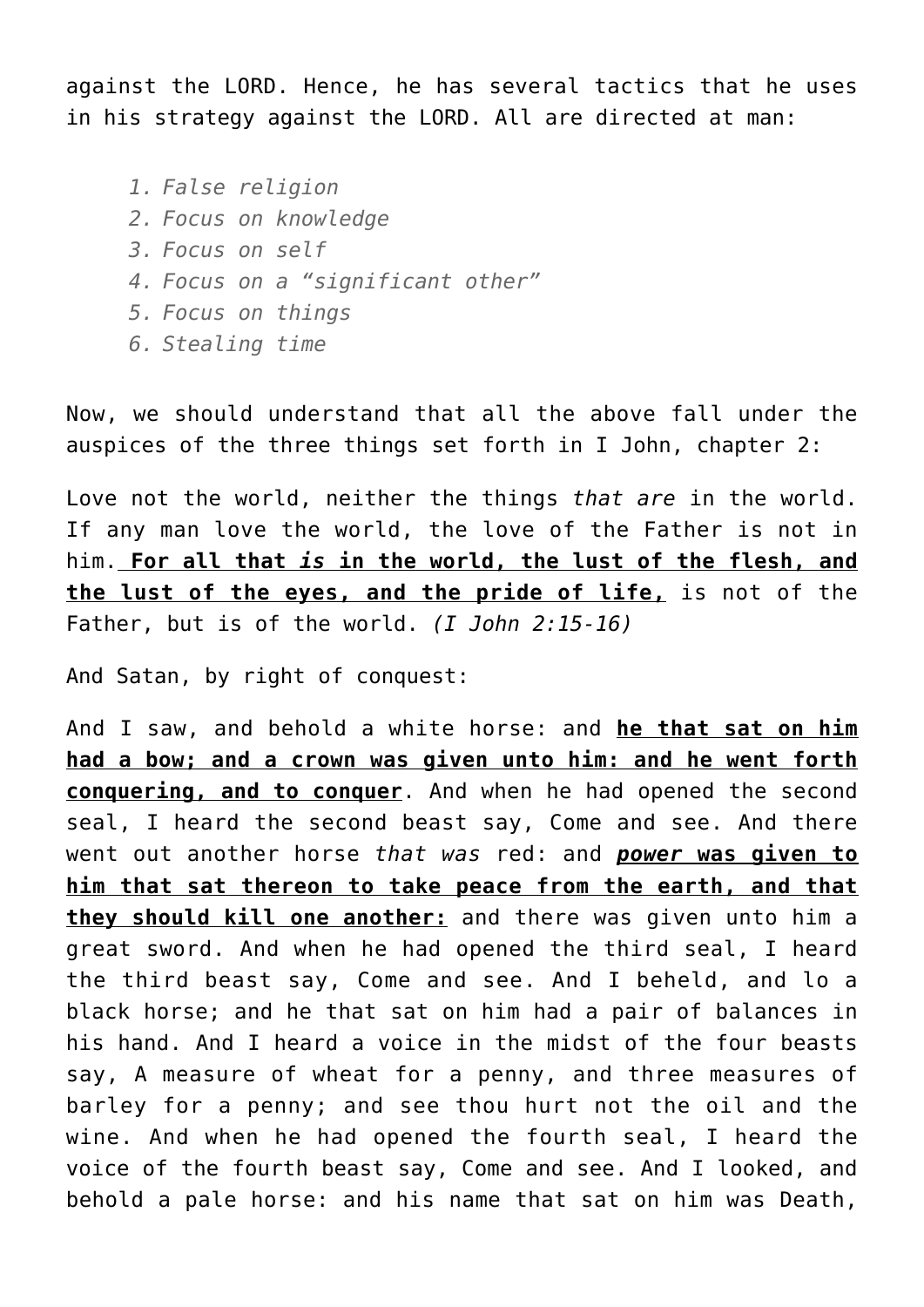and Hell followed with him. And power was given unto them over the fourth part of the earth, to kill with sword, and with hunger, and with death, and with the beasts of the earth. *(Revelation 6:2-8)*

Is therefore the god of this world:

But if our gospel be hid, it is hid to them that are lost: In whom **the god of this world hath blinded the minds of them which believe not**, lest the light of the glorious gospel of Christ, who is the image of God, should shine unto them. *(II Corinthians 4:3-4)*

We must remember that Satan doesn't care what you do, so long as you never come to the truth. The reason this works as a strategy is because the default end of man is destruction in Hell, and we have only our time on earth to come to the truth:

And as it is appointed unto men once to die, but after this the judgment: … *(Hebrews 9:27)*

Be it known unto you all, and to all the people of Israel, that by the name of Jesus Christ of Nazareth, whom ye crucified, whom God raised from the dead, *even* by him doth this man stand here before you whole. This is the stone which was set at nought of you builders, which is become the head of the corner. **Neither is there salvation in any other: for there is none other name under heaven given among men, whereby we must be saved.** *(Acts 4:10-12)*

Because every single person on earth requires salvation and justification before God, there is a built in advantage for Satan in his efforts to destroy the LORD God by man:

*Each and every person on earth has a limited time to come to the truth and be justified before God by the work of the Lord Jesus Christ.*

Yes we, each and every one, only have X amount of time. Our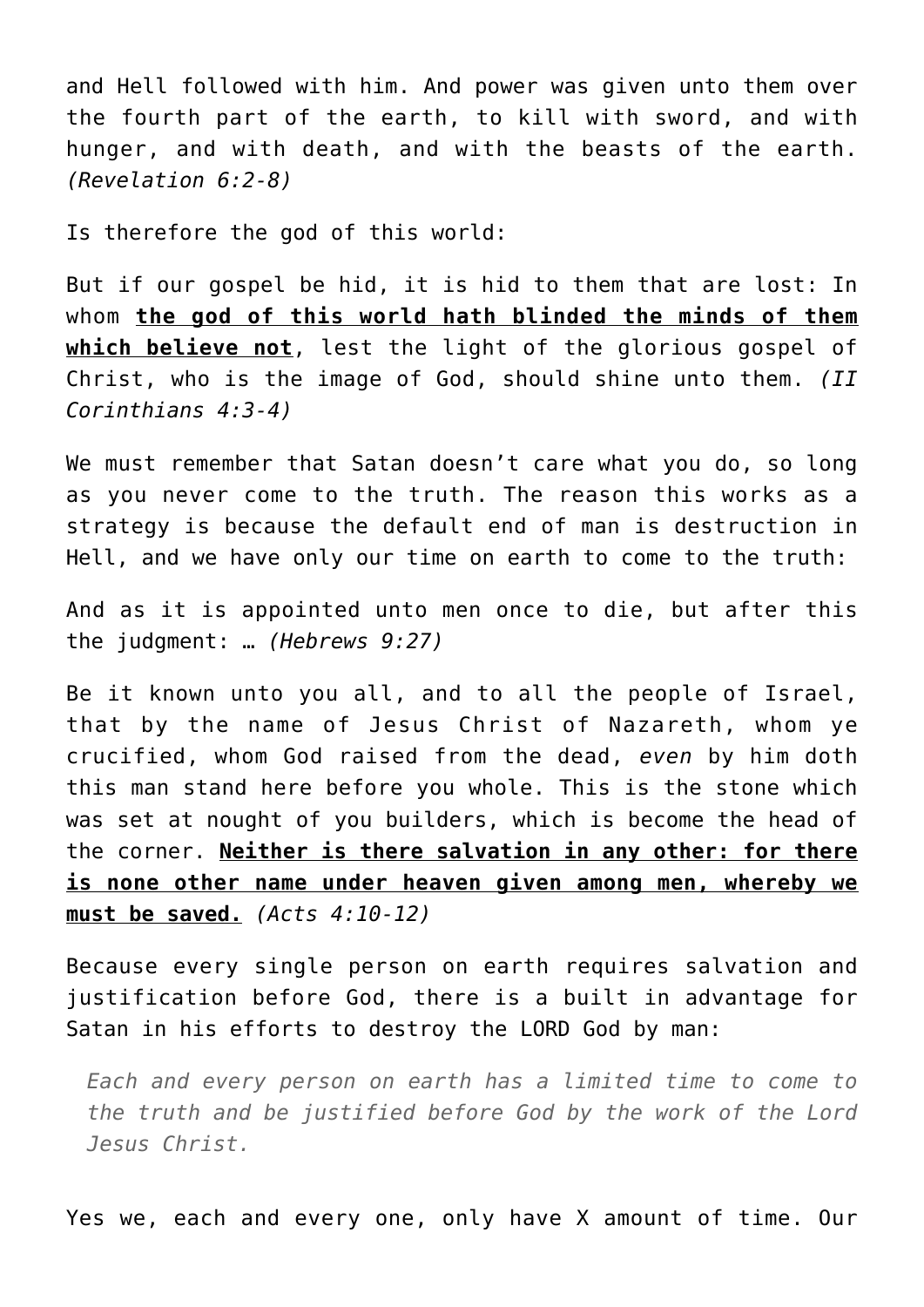time is limited — and Satan knows that all too well.

Thus, Satan sets about to steal your time and mine — and he uses everything in the world to do it.

You see, we cannot recover our time. Once it is gone, it is gone — for good. This makes what we choose to spend our time on, exceedingly important. If Satan can get us bound up in dealing with this thing, and then with that thing, then we will never spend the time necessary to come to the knowledge of the truth.

We will never take the time to really try to understand what the LORD God is asking of us and requiring of us. We must understand that the LORD requires that we love the truth, and that we are willing to sacrifice for the truth. That is one of the points raised in Hebrews 11:6:

But without faith *it is* impossible to please *him*: for he that cometh to God must believe *that* he is, and that **he is a rewarder of them that diligently seek him.** *(Hebrews 11:6)*

This takes time. Satan knows this. Therefore, if he can, Satan will get the unbeliever wrapped up in everything in the world so that they have no time at all to learn anything about the LORD God and the salvation offered through the Lord Jesus Christ. After all, Satan doesn't care what you believe, so long as you never come to the truth.

For the believer, Satan wishes to get them tied up in everyday, mundane, but oh so necessary things, so that they never bear the fruit the LORD is desiring of them. They don't learn beyond salvation. They can't witness and tell others. They can't explain salvation, because they don't know it well enough to do so. This is the point the Lord Jesus Christ made to Martha when she fussed about her sister Mary:

Now it came to pass, as they went, that he entered into a certain village: and a certain woman named Martha received him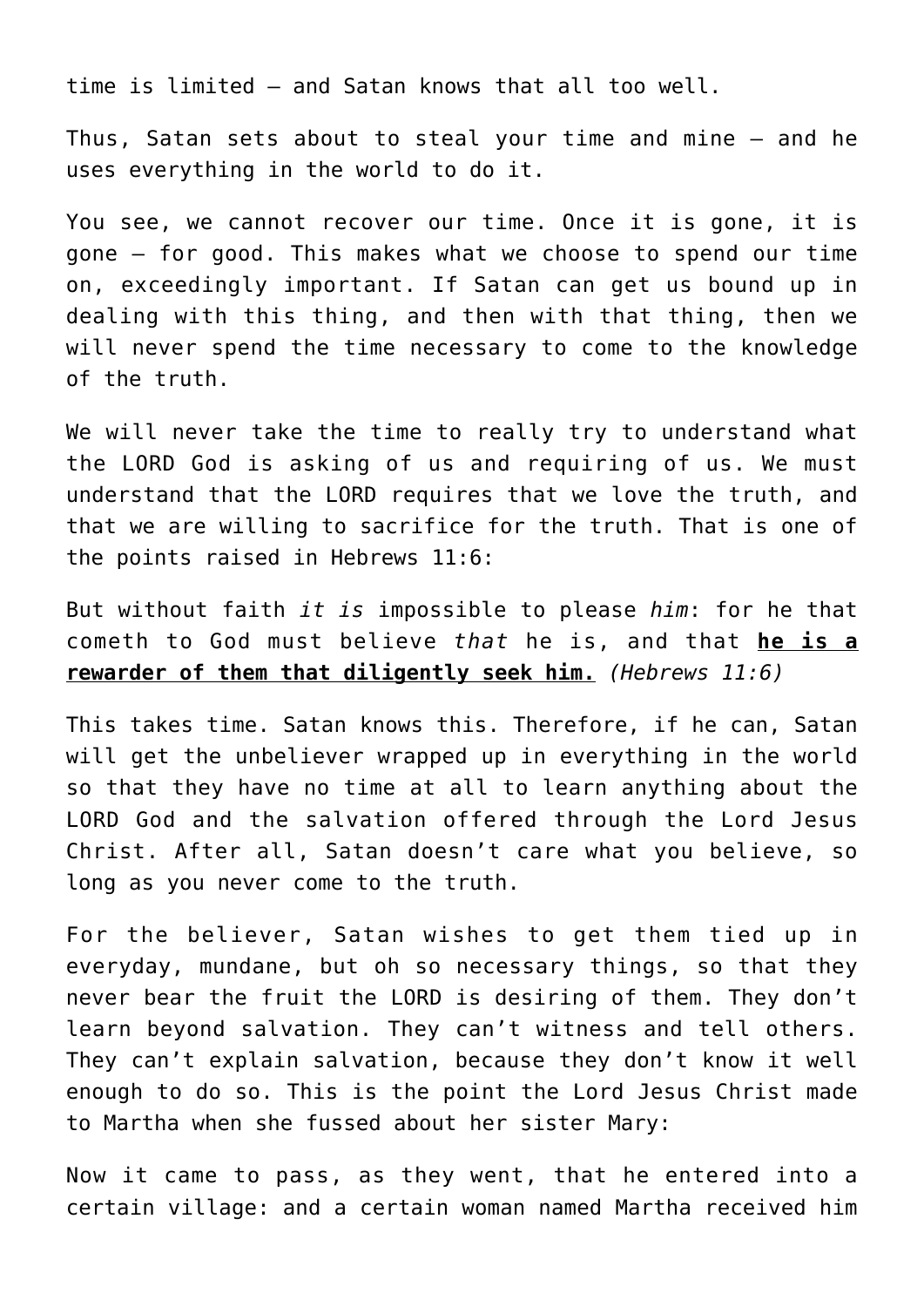into her house. And she had a sister called Mary, which also sat at Jesus' feet, and heard his word. **But Martha was cumbered about much serving, and came to him, and said, Lord, dost thou not care that my sister hath left me to serve alone?** bid her therefore that she help me. And **Jesus answered and said unto her, Martha, Martha, thou art careful and troubled about many things: But one thing is needful: and Mary hath chosen that good part, which shall not be taken away from her.** *(Luke 10:38-42)*

Martha was letting her time be stolen from her. Here she had a once in a lifetime (indeed, once in all history) opportunity to be taught directly by the LORD Himself — and she was stuck on the mundane, everyday things. She was throwing away a golden opportunity.

Why?

Because the earthly ministry of the Lord Jesus Christ was only three (3) years. That is all. If she throws it away because she is hung up on being a good hostess… what shall we say to that?

*REALLY?* Yes, really. It really was more important to Martha to be a good hostess, than to sit and learn at the feet of the LORD.

Nevermind she has the rest of her life to be a good hostess to everyone that enters her house. She could drop it just this once for the wonderful opportunity to be taught by the LORD Himself.

But because she is just like the rest of us, she only sees the necessity of the duties of this life, and misses the necessity of the duties of eternal life. She is letting her precious time be stolen from her because her focus is entirely wrong.

Thus, Satan is successful. Why? Because it never appears that his hand is in it. Because it appears as a necessity of life